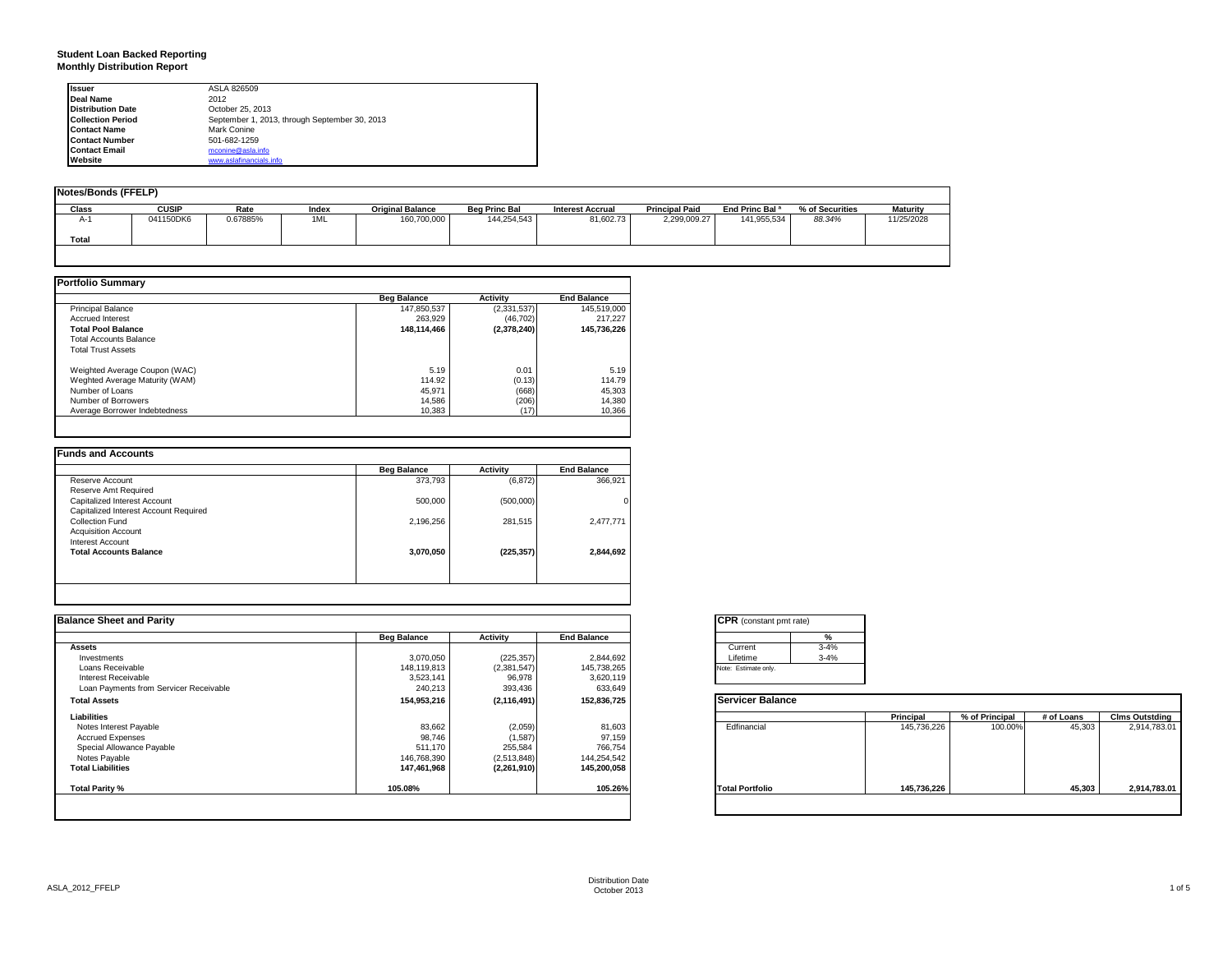## **Student Loan Backed Reporting Monthly Distribution Report**

|                           | # of Loans |        | Principal   |             | % of Principal |         | <b>WAC</b> |        | <b>WARM</b> |        |
|---------------------------|------------|--------|-------------|-------------|----------------|---------|------------|--------|-------------|--------|
|                           | Beginning  | Ending | Beginning   | Ending      | Beginning      | Ending  | Beginning  | Endina | Beginning   | Ending |
| In School                 | 1,576      | 1,309  | 5,079,463   | 4,170,789   | 3.43%          | 2.86%   | 5.73       | 5.70   | 119.65      | 119.59 |
| Grace                     | 622        | 835    | 1,779,983   | 2,556,492   | 1.20%          | 1.75%   | 5.94       | 5.92   | 115.72      | 116.54 |
| Repayment                 |            |        |             |             |                |         |            |        |             |        |
| Current                   | 22,265     | 21,638 | 66,130,943  | 64,389,526  | 44.65%         | 44.18%  | 5.32       | 5.34   | 116.34      | 115.77 |
| 31-60 Days Delinquent     | 1,819      | 1.379  | 6,062,285   | 4,598,642   | 4.09%          | 3.16%   | 5.36       | 5.18   | 121.03      | 115.16 |
| 61-90 Days Delinquent     | 1,089      | 1.234  | 3,786,944   | 4,233,546   | 2.56%          | 2.90%   | 5.13       | 5.27   | 115.67      | 122.29 |
| 91-120 Days Delingent     | 862        | 707    | 2,783,639   | 2,369,822   | 1.88%          | 1.63%   | 5.22       | 4.99   | 111.65      | 113.83 |
| 121-180 Days Delinquent   | 1,099      | 1,130  | 3,740,483   | 3,736,383   | 2.53%          | 2.56%   | 5.30       | 5.27   | 110.61      | 110.97 |
| 181-270 Days Delinquent   | 1.046      | 991    | 3,628,096   | 3,390,919   | 2.45%          | 2.33%   | 5.37       | 5.31   | 118.85      | 118.43 |
| 271+ Days Delinquent      | 543        | 512    | 1,812,531   | 1,721,455   | 1.22%          | 1.18%   | 5.02       | 5.38   | 114.07      | 116.32 |
| <b>Total Repayment</b>    | 28,723     | 27,591 | 87,944,920  | 84,440,293  | 59.38%         | 57.94%  | 5.31       | 5.32   | 116.30      | 115.91 |
| Forbearance               | 5,286      | 5,208  | 20,969,629  | 20,410,085  | 14.16%         | 14.00%  | 5.33       | 5.35   | 122.26      | 121.99 |
| Deferment                 | 8,843      | 9.477  | 29,325,334  | 31,384,031  | 19.80%         | 21.53%  | 5.19       | 5.19   | 117.88      | 118.94 |
| <b>Claims in Progress</b> | 821        | 812    | 2,590,061   | 2,569,983   | 1.75%          | 1.76%   | 5.01       | 5.05   | 112.64      | 109.89 |
| <b>Claims Denied</b>      | 100        | 71     | 425,077     | 204,554     | 0.29%          | 0.14%   | 5.19       | 5.72   | 118.30      | 108.21 |
| <b>Total Portfolio</b>    | 45,971     | 45,303 | 148,114,466 | 145,736,226 | 100.00%        | 100.00% | 5.30       | 5.31   | 117.50      | 117.42 |

| <b>Delinguency Status</b>           |            |        |            |            |                  |         |            |        |                  |        |
|-------------------------------------|------------|--------|------------|------------|------------------|---------|------------|--------|------------------|--------|
|                                     | # of Loans |        | Principal  |            | % of Principal   |         | <b>WAC</b> |        | <b>WARM</b>      |        |
|                                     | Beainnina  | Endina | Beginning  | Endina     | <b>Beainning</b> | Endina  | Beginning  | Endina | <b>Beginning</b> | Endina |
| Current                             | 22,265     | 21,638 | 66,130,943 | 64,389,526 | 75.20%           | 76.25%  | 5.32       | 5.34   | 116.34           | 115.77 |
| 31-60 Days Delinquent               | 1,819      | 1.379  | 6,062,285  | 4,598,642  | 6.89%            | 5.45%   | 5.36       | 5.18   | 121.03           | 115.16 |
| 61-90 Days Delinquent               | 1.089      | 1.234  | 3,786,944  | 4,233,546  | 4.31%            | 5.01%   | 5.13       | 5.27   | 115.67           | 122.29 |
| 91-120 Days Delingent               | 862        | 707    | 2,783,639  | 2,369,822  | 3.17%            | 2.81%   | 5.22       | 4.99   | 111.65           | 113.83 |
| 121-180 Days Delinquent             | 1,099      | 1,130  | 3,740,483  | 3,736,383  | 4.25%            | 4.42%   | 5.30       | 5.27   | 110.61           | 110.97 |
| 181-270 Days Delinquent             | 1.046      | 991    | 3,628,096  | 3,390,919  | 4.13%            | 4.02%   | 5.37       | 5.31   | 118.85           | 118.43 |
| 271+ Days Delinquent                | 543        | 512    | 1,812,531  | 1,721,455  | 2.06%            | 2.04%   | 5.02       | 5.38   | 114.07           | 116.32 |
| <b>Total Portfolio in Repayment</b> | 28,723     | 27,591 | 87,944,920 | 84,440,293 | 100.00%          | 100.00% | 5.31       | 5.32   | 116.30           | 115.91 |

| Portfolio by Loan Type           |            |        |             |                                    |                  |         |                  |        |                  |        |
|----------------------------------|------------|--------|-------------|------------------------------------|------------------|---------|------------------|--------|------------------|--------|
|                                  | # of Loans |        |             | % of Principal<br><b>Principal</b> |                  |         | <b>WAC</b>       |        | <b>WARM</b>      |        |
|                                  | Beainnina  | Endina | Beainnina   | Endina                             | <b>Beainning</b> | Endina  | <b>Beainning</b> | Endina | <b>Beginning</b> | Endina |
| Subsidized Consolidation Loans   |            |        |             |                                    |                  |         |                  |        |                  |        |
| Unsubsidized Consolidation Loans |            |        |             |                                    |                  |         |                  |        |                  |        |
| Subsidized Stafford Loans        | 25,569     | 25.199 | 69,660,117  | 68.458.734                         | 47.03%           | 46.97%  | 5.16             | 5.16   | 115.33           | 115.13 |
| Unsubsidized Stafford Loans      | 18,747     | 18,475 | 72,260,213  | 71,185,691                         | 48.79%           | 48.85%  | 5.23             | 5.24   | 122.04           | 122.03 |
| PLUS/GradPLUS Loans              | 1,655      | 1,629  | 6,194,136   | 6,091,801                          | 4.18%            | 4.18%   | 7.80             | 7.82   | 89.05            | 89.18  |
| SLS Loans                        |            |        |             |                                    |                  |         |                  |        |                  |        |
| <b>Total Portfolio</b>           | 45,971     | 45,303 | 148.114.466 | 145.736.226                        | 100.00%          | 100.00% | 5.30             | 5.31   | 117.50           | 117.42 |
|                                  |            |        |             |                                    |                  |         |                  |        |                  |        |

| Portfolio by Program Type                  |            |        |                  |             |                  |                |                  |        |                  |             |
|--------------------------------------------|------------|--------|------------------|-------------|------------------|----------------|------------------|--------|------------------|-------------|
|                                            | # of Loans |        | <b>Principal</b> |             |                  | % of Principal | <b>WAC</b>       |        |                  | <b>WARM</b> |
|                                            | Beainnina  | Endina | <b>Beginning</b> | Endina      | <b>Beainning</b> | Endina         | <b>Beginning</b> | Endina | <b>Beginning</b> | Ending      |
| Graduate / 4-Year Loans                    | 35,335     | 34,837 | 119,687,754      | 117,806,403 | 80.81%           | 80.84%         | 5.30             | 5.31   | 118.71           | 118.62      |
| 2-Year Loans                               | 9,690      | 9,536  | 26,200,173       | 25,735,089  | 17.69%           | 17.66%         | 5.31             | 5.32   | 112.50           | 112.49      |
| Proprietary / Technical / Vocational Loans | 944        | 928    | 2,223,348        | 2,191,587   | 1.50%            | 1.50%          | 5.36             | 5.38   | 111.80           | 110.57      |
| Unknown (Consolidation) Loans              |            |        |                  |             |                  |                |                  |        |                  |             |
| Other Loans                                |            |        | 3,191            | 3.148       | 0.0022%          | 0.0022%        | 6.80             | 6.80   | 84.08            | 84.47       |
| <b>Total Portfolio</b>                     | 45,971     | 45,303 | 148.114.466      | 145,736,226 | 100.00%          | 100.00%        | 5.30             | 5.31   | 117.50           | 117.42      |

|                        | # of Loans |        | Principal        |             | % of Principal |         |
|------------------------|------------|--------|------------------|-------------|----------------|---------|
|                        | Beginning  | Endina | <b>Beginning</b> | Endina      | Beginning      | Endina  |
| Fixed Loans            | 26,584     | 26,246 | 96,092,520       | 94,828,529  | 64.88%         | 65.07%  |
| Variable Loans         | 19,387     | 19,057 | 52,021,946       | 50,907,697  | 35.12%         | 34.93%  |
| T-Bill Loans           | 19,387     | 19,057 | 52,021,946       | 50,907,697  | 35.12%         | 34.93%  |
| <b>CMT Loans</b>       |            |        |                  |             |                |         |
| <b>Total Portfolio</b> | 45,971     | 45,303 | 148,114,466      | 145,736,226 | 100.00%        | 100.00% |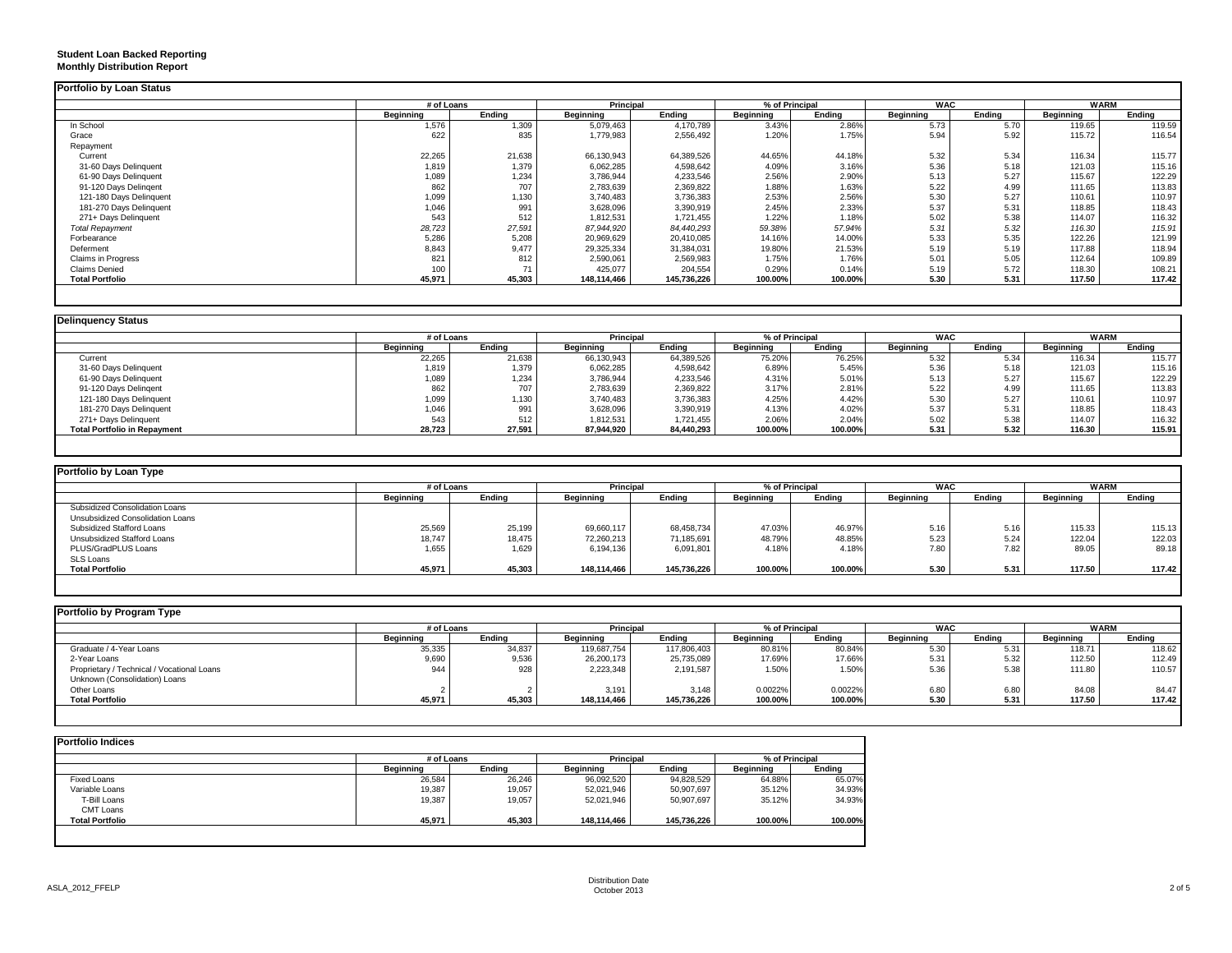**Distribution Date** October 25, 2013<br>**Collection Period** September 1, 2013, through Septe September 1, 2013, through September 30, 2013

## **Collection Activity**

| <b>Collection Account</b>                                                                    | as of 9/30/2013 |
|----------------------------------------------------------------------------------------------|-----------------|
| Beginning Balance - September 1, 2013                                                        | 2,696,256       |
| <b>Collection Account Received</b>                                                           | 1,972,047       |
| Reserve Account                                                                              |                 |
| <b>Excess of Required Reserve Account</b>                                                    |                 |
| Transfer from Reserve fund (to meet DSR requirement)                                         | 6,872           |
| Interest on Investment Earnings                                                              | 121             |
| <b>Acquisition Account</b>                                                                   |                 |
| Payments from Guarantor                                                                      |                 |
| Transfer to 2010 Collection Fund for correction of error                                     |                 |
| Prepayments                                                                                  |                 |
| Special Allowance Payable to Department of Education                                         |                 |
| <b>Consolidation Rebate Fees</b>                                                             |                 |
| Transfer from Capitalized Interest Fund                                                      | 500,000         |
| Principal payments, interest payments, administration fees, servicing fees, and trustee fees | (2,697,525)     |
| Transfer to Department Rebate Fund                                                           |                 |
| <b>Total Available Funds</b>                                                                 | 2,477,771       |
|                                                                                              |                 |
|                                                                                              |                 |
|                                                                                              |                 |

| <b>Fees Due for Current Period</b> | as of 9/30/2013 |
|------------------------------------|-----------------|
| Indenture Trustee Fees             |                 |
| <b>Servicing Fees</b>              | 85,014          |
| <b>Administration Fees</b>         | 12,145          |
| Late Fees                          |                 |
| Other Fees                         |                 |
| <b>Total Fees</b>                  | 97.159          |

| <b>Cumulative Default Rate</b>                                                                      | as of 9/30/2013 |
|-----------------------------------------------------------------------------------------------------|-----------------|
| Current Period Defaults (\$)                                                                        | 1,231,815.22    |
| Cumulative Defaults (\$)                                                                            | 9,341,689.22    |
| Cumulative Default (% of original pool balance)                                                     | 5.82%           |
| Cumulative Default (% of cumulative entered repayment balance) <sup>a</sup>                         | 6.72%           |
| Current Period Payments (Recoveries) from Guarantor (\$)                                            | 1,346,998.48    |
| Current Period Borrower Recoveries (\$)                                                             | n/a             |
| Cumulative Recoveries (\$) <sup>b</sup>                                                             | \$6,782,477.14  |
| <b>Cumulative Recovery Rate (%)</b>                                                                 | 72.60%          |
| <b>Cumulative Net Loss Rate (%)</b>                                                                 | 1.59%           |
| Servicer Reject Rate (FFELP) (%)                                                                    |                 |
| Cumulative Servicer Reject Rate (FFELP) (%)                                                         |                 |
| Repayment balance includes all repayment loans with the exception of balances in claim status<br>a) |                 |
| b)<br>Cumulative Recoveries includes 97% of claims in progress balances                             |                 |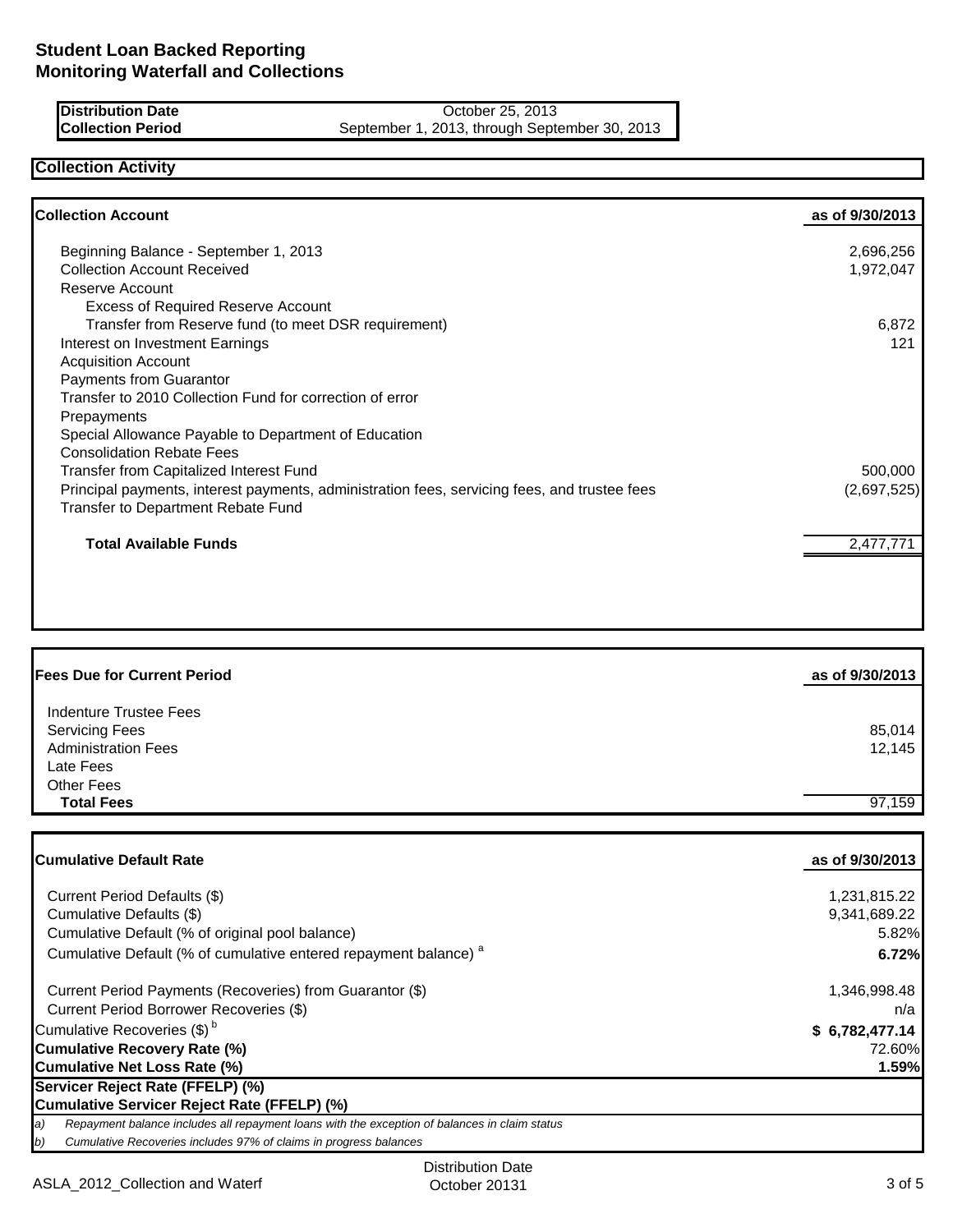## **Waterfall Activity**

| <b>Waterfall for Distribution</b>                                                                | <b>Amount Due</b> | <b>Amount Remaining</b> |
|--------------------------------------------------------------------------------------------------|-------------------|-------------------------|
| <b>Total Available Funds</b>                                                                     |                   | 2,477,771               |
| <b>First:</b> Payments required under any Joint Sharing Agreement                                |                   |                         |
| <b>Second: Trustee Fees</b>                                                                      |                   |                         |
| Third: Servicing Fees and Backup Servicing Fees                                                  | 85,014            | 2,392,757               |
| <b>Fourth: Administration Fees</b>                                                               | 12,145            | 2,380,612               |
| <b>Fifth: Noteholder Interest</b>                                                                | 81,603            | 2,299,010               |
| <b>Sixth:</b> Reinstate the balance of the Reserve Fund up to the Specified Reserve Fund Balance |                   |                         |
| Seventh: Noteholder Principal, until paid in full                                                | 2,299,009         | 0                       |
|                                                                                                  |                   |                         |

| <b>Principal and Interest Distributions</b> | Class A-1    |
|---------------------------------------------|--------------|
|                                             |              |
| Quarterly Interest Due                      | 81,602.73    |
| <b>Quarterly Interest Paid</b>              | 81,602.73    |
| <b>Interest Shortfall</b>                   | $\Omega$     |
| Interest Carryover Due                      |              |
| Interest Carryover Paid                     |              |
| <b>Interest Carryover</b>                   | 0            |
| Quarterly Principal Distribution Amount     | 2,299,009.27 |
| <b>Quarterly Principal Paid</b>             | 2,299,009.27 |
| Shortfall                                   |              |
| <b>Total Distribution Amount</b>            | 2,380,612.00 |
|                                             |              |